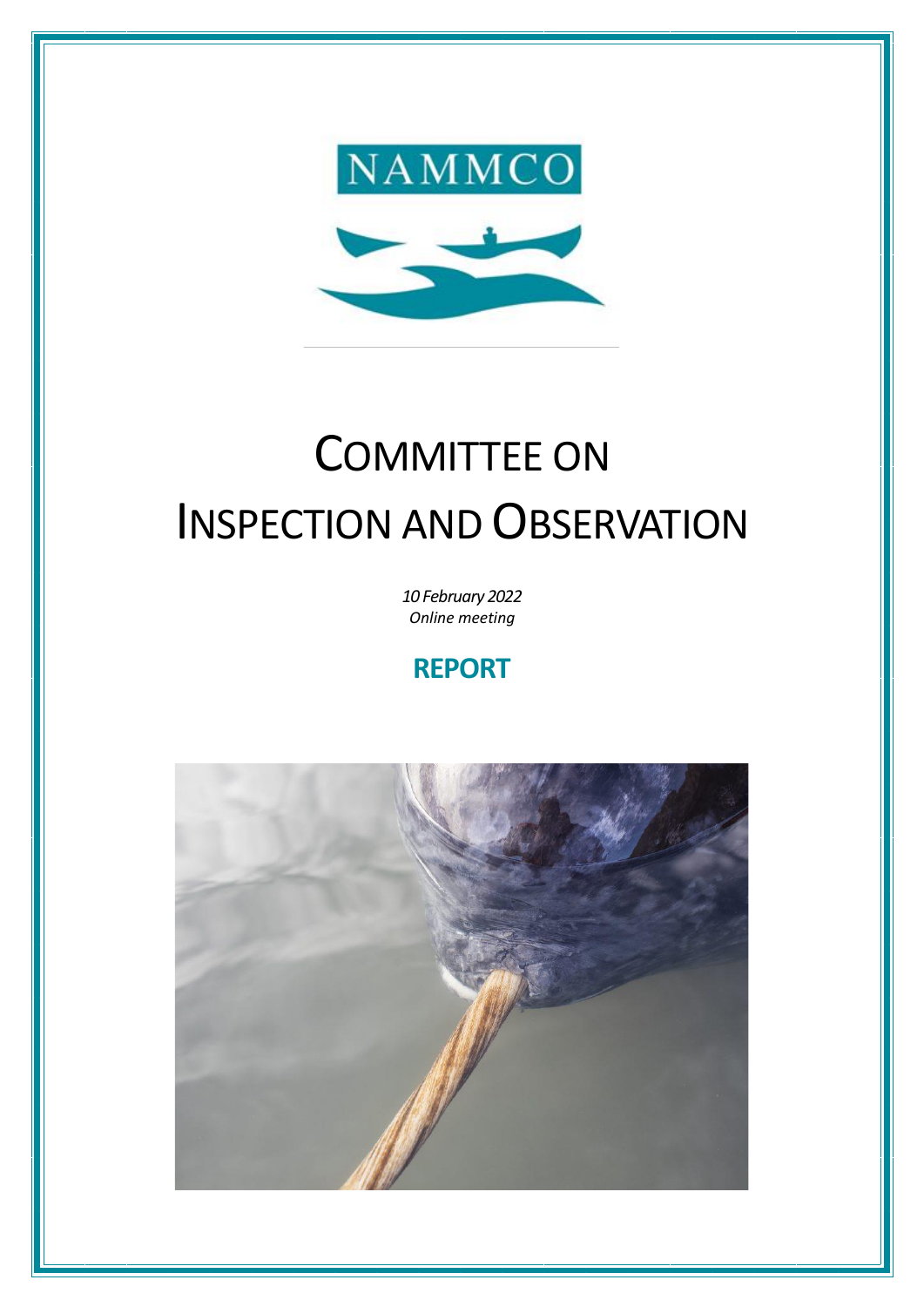NAMMCO Committee on Inspection and Observation, 10 February 2022

© North Atlantic Marine Mammal Commission

#### **Please cite this report as:**

NAMMCO-North Atlantic Marine Mammal Commission (2022). Report of the Committee on Inspection and Observation, February 2022, Online meeting

Available at https://nammco.no/topics/cio\_reports/

#### **DISCLAIMER:**

The content of this report contains the view of the Committee and does not necessarily represent the views of the NAMMCO Council.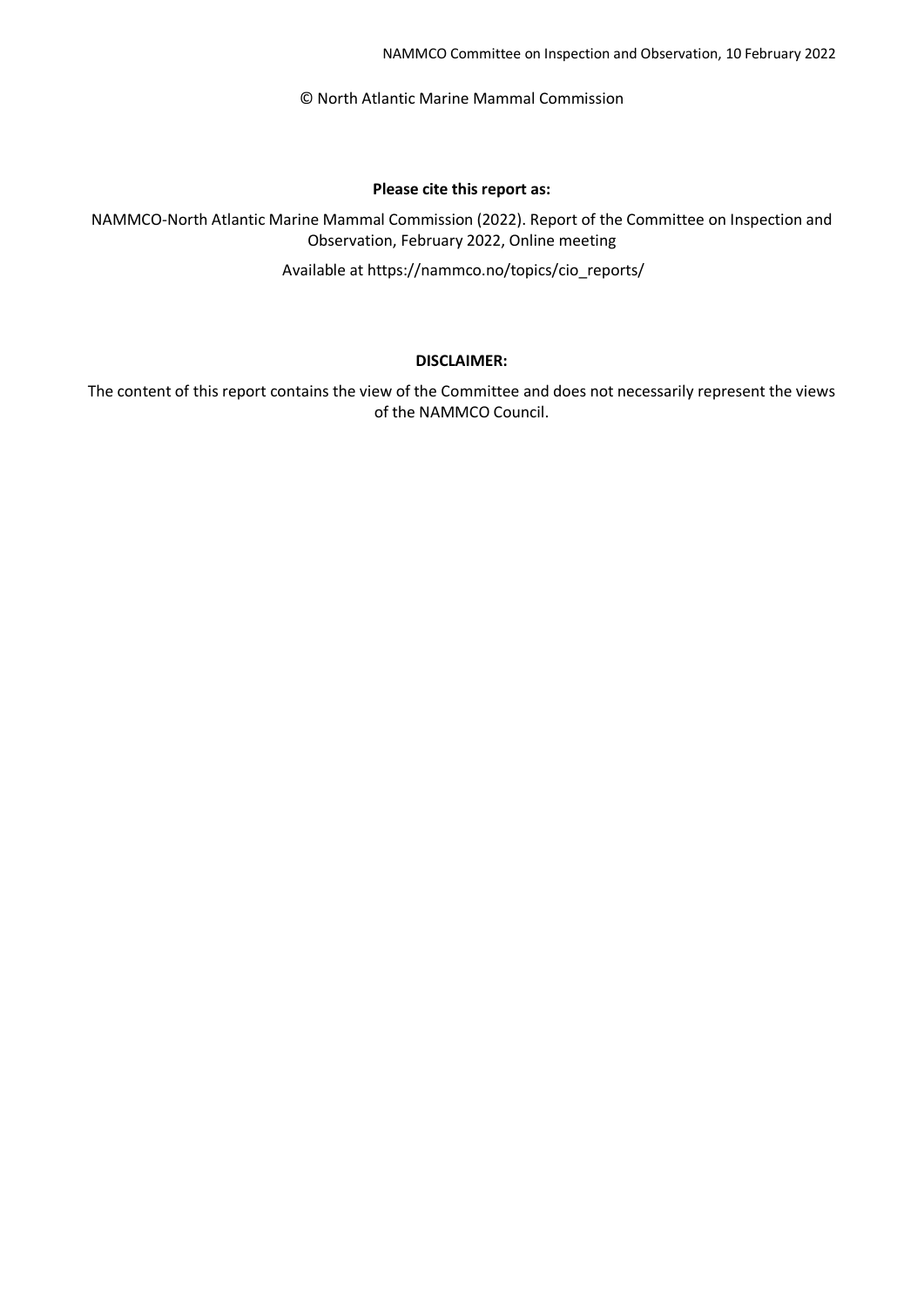# **TABLE OF CONTENTS**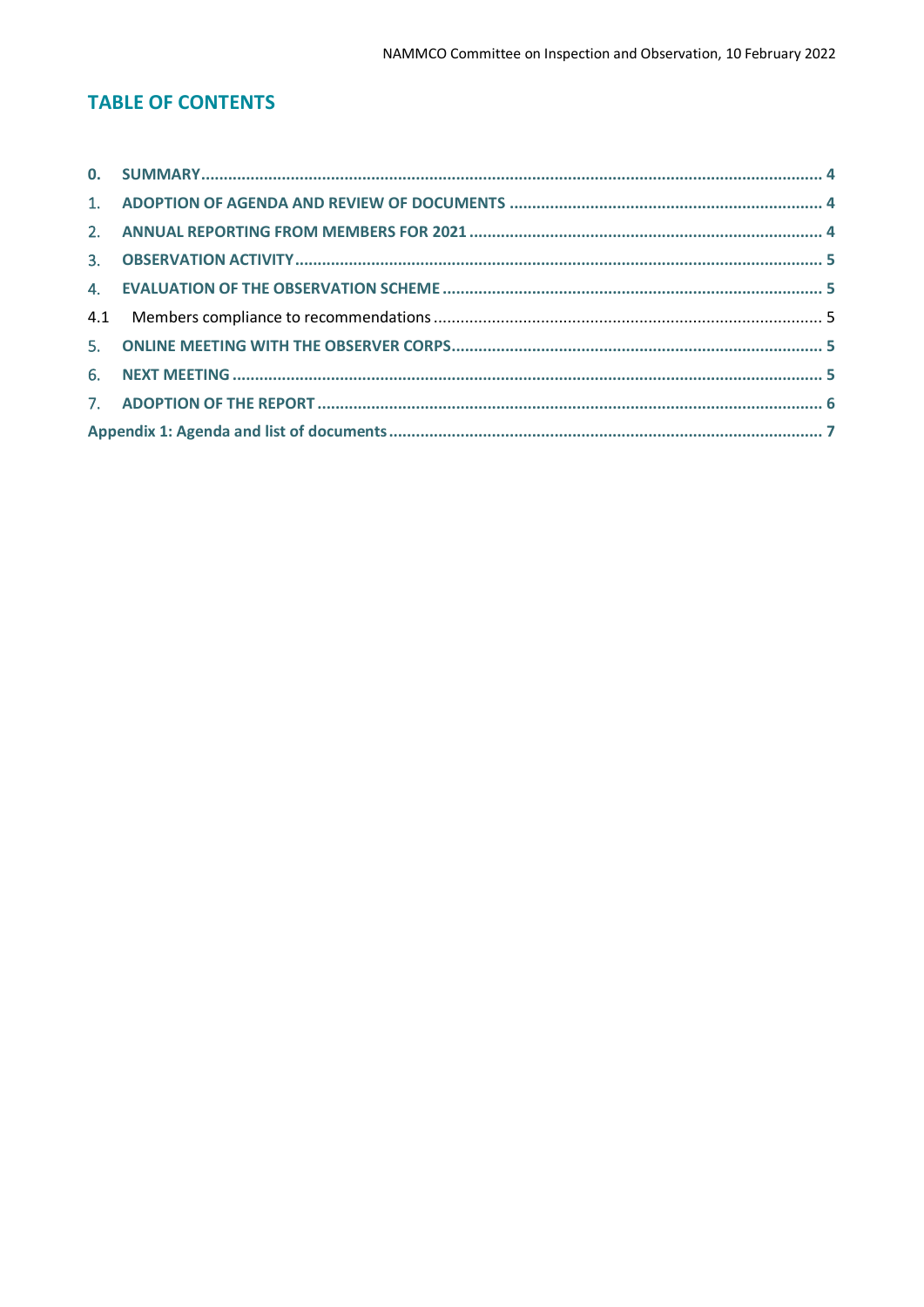## <span id="page-3-0"></span>**0. SUMMARY**

The Committee on Inspection and Observation (CIO) met online on 10 February 2022.

Present were Hild Ynnesdal, Chair (Norway) and Guro Gjelsvik (Norway), Guðni Magnús Eiríksson (Iceland), Ulla Svarrer Wang (Faroe Islands), Niels Lyberth and Masaana Dorph (Greenland) and Charlotte Winsnes and Josephine Schulze from the Secretariat.

Actions arising from the meeting:

Secretariat

- Initiate meeting between the chairs of CHM, BYCELS, CIO and the Secretariat on the annual reporting
- Send out doodle for the online annual meeting of the observer corps
- Compile statistics on recommendations
- Cooperate with Greenland on revised budget for observation activities in 2023

#### <span id="page-3-1"></span>1. **ADOPTION OF AGENDA AND REVIEW OF DOCUMENTS**

The Chair, Hild Ynnesdal, opened the meeting for comments to the agenda. The agenda was adopted and meeting documents reviewed (Appendix 1).

Josephine Schulze participated to the meeting in her capacity as intern at the Secretariat.

#### <span id="page-3-2"></span>2. **ANNUAL REPORTING FROM MEMBERS FOR 2021**

NAMMCO/Database-2021 contained the database up to an including the year 2021.

CIO reviewed the submitted data from 2021 from member countries on national control efforts. Greenland had just received some of the data and reported directly to the meeting.

The Chair noted the previous discussion questioning the expediency and usability of the requested data. Currently there were categories that did not have applicability for all member countries due to the characteristics of the hunts and how they are carried out. It was also noted that member countries had different internal processes for collecting and submitting the data and that this might be affecting the result.

The current form and content of annual reporting originated from a desire to ease the reporting burden of member countries by having one date and one form to report all data previously submitted at different times to all the different committees in NAMMCO. Furthermore, it was also an attempt to standardise data with the aim of being able to make comparisons between countries and activities.

Based on experiences from the three years of this new reporting scheme the CIO reiterated the need to re-evaluate the categories. Recognising that most of the data requests relate to the work of the CHM and BYCELS, it was suggested to organise a meeting of the three chairs and the Secretariat. Such a meeting should review the situation and look at proposals for action that could be discussed in a meeting of all the three committees. The following issues were mentioned for consideration:

- what data does NAMMCO/the committee need in order to meet its mandate
- priorities for the members with respect to mandate
- the format of the reporting form, excel versus other software

The CIO discussed meeting format and recommended organising a face-to-face meeting to be able to give the necessary attention to the discussion and to be able to arrive at the best result. Timewise it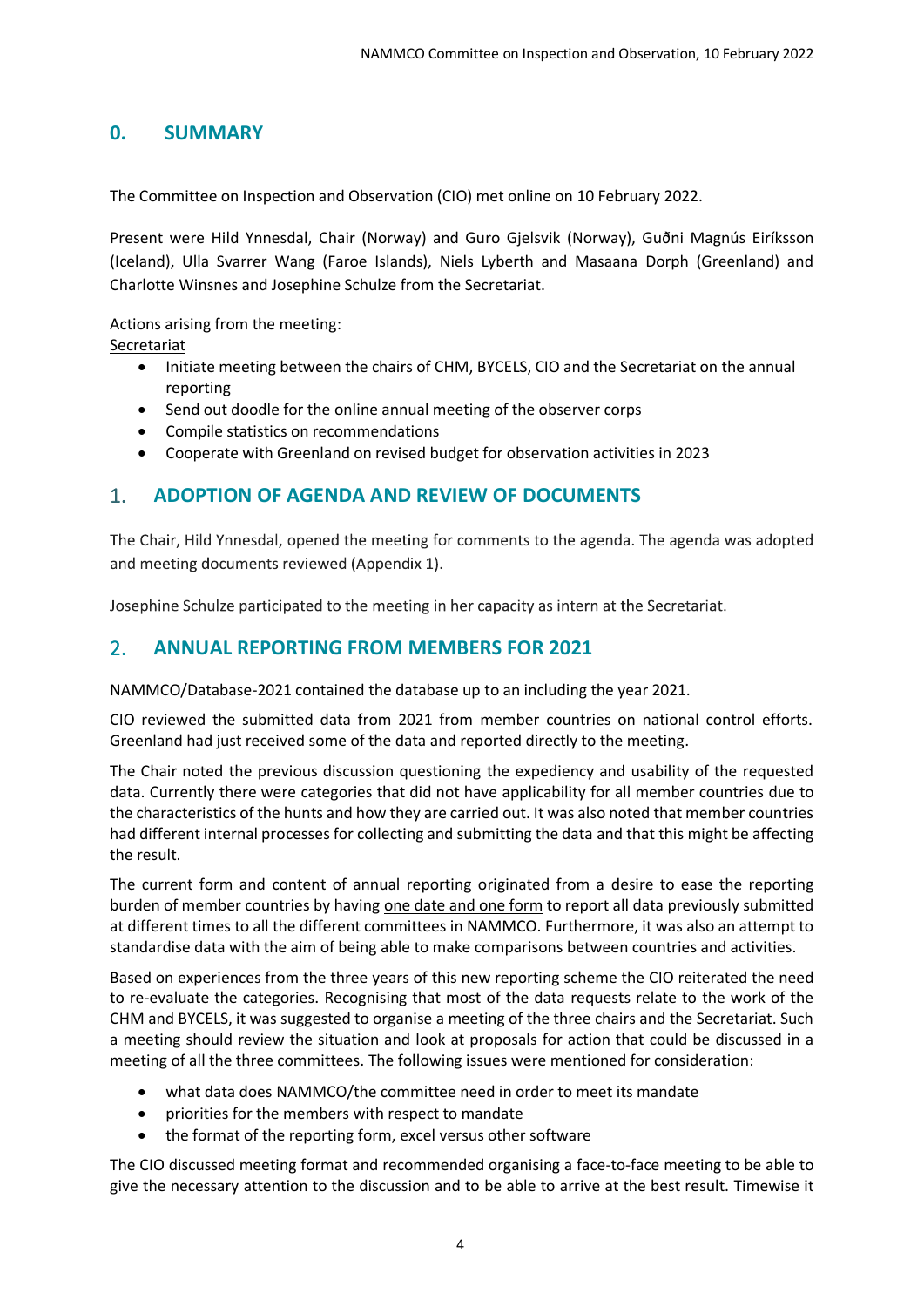was agreed to plan for such a meeting before the summer. It was left to the chairs-secretariat meeting to set dates.

## <span id="page-4-0"></span>3. **OBSERVATION ACTIVITY**

The CIO had recommended to Council that the 2022 observation season be postpone to 2023 due to COVID-19. The Council agreed to this in its meeting 20 January and the observers involved had been informed accordingly.

The information was noted and all members agreed to keep the scope, beluga, narwhal and walrus hunts in West Greenland, also in 2023. Pointing to the special logistical challenges that had come up in connection with the planning of the 2022 season, in particular the need to rent boats in Upernavik, the feasibility of being able to carry out observations successfully was questioned. Greenland informed that the specific challenge of boat availability had in fact been solved albeit at a cost. The CIO was informed that it was envisaged that the same would be the case in 2023. The requirement to have a boat had not been on the table when the original budget for the observation activity had been proposed and agreed by the Council. CIO therefore agreed that the Secretariat in collaboration with Greenland should revisit the budget with this in mind.

# <span id="page-4-1"></span>4. **EVALUATION OF THE OBSERVATION SCHEME**

#### <span id="page-4-2"></span>**4.1 MEMBERS COMPLIANCE TO RECOMMENDATIONS**

The CIO had previously gone through all recommendations arising from Workshops and Expert Group meetings organised by the CHM. The recommendations and responses by member countries had been reviewed with the aim of identifying which were completed and which were still active. With the completion of this very comprehensive exercise the CIO had agreed that a major part of member countries compliance to recommendations had been assessed.

At the last meeting the CIO questioned if this overview might give quantitative information about member countries responses to recommendations. Guðni Eiríksson and the Secretary was tasked to look at how and if statistical information could be extracted in a useful / fruitful manner.

Eiríksson and Winsnes had discussed various ideas without arriving at concrete proposals. Issues that had been discussed when looking at recommendations and responses by member countries were:

- not very informative in any comparative manner since the number of hunts are not equal between the members
- adherence to recommendations will be depended on whether the recommendations are feasible at all or within a certain timeframe

The CIO agreed to ask the Secretariat to find out how many of the total recommendations had been responded to as a first exercise.

#### <span id="page-4-3"></span>5. **ONLINE MEETING WITH THE OBSERVER CORPS**

The Secretariat will send out a doodle to find a suitable date for the annual online meeting of the observer corps. It was agreed to use the same agenda as in 2020, i.e. introduction by CIO or Secretary on the postponement of the 2022 season and plans for the 2023 season, encourage observers to share their experiences relate to COVID in 2021 and ending with an open floor session.

The CIO encouraged all members to try and come up with topics for inclusion on the agenda.

#### <span id="page-4-4"></span>6. **NEXT MEETING**

The CIO agreed to meet face to face before the summer – see under agenda item 2.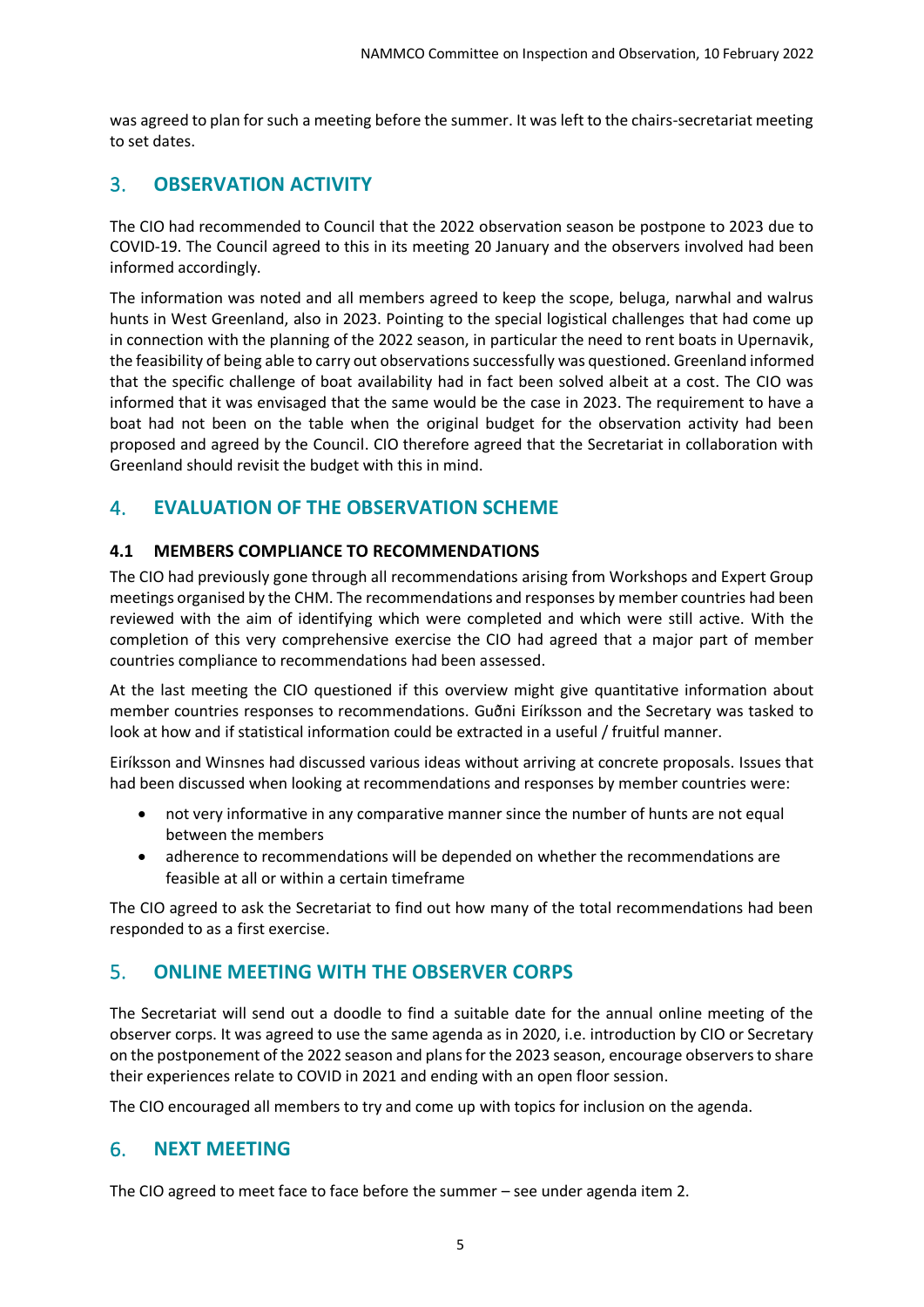# <span id="page-5-0"></span>7. **ADOPTION OF THE REPORT**

The report was adopted by correspondence on 18 February 2022.